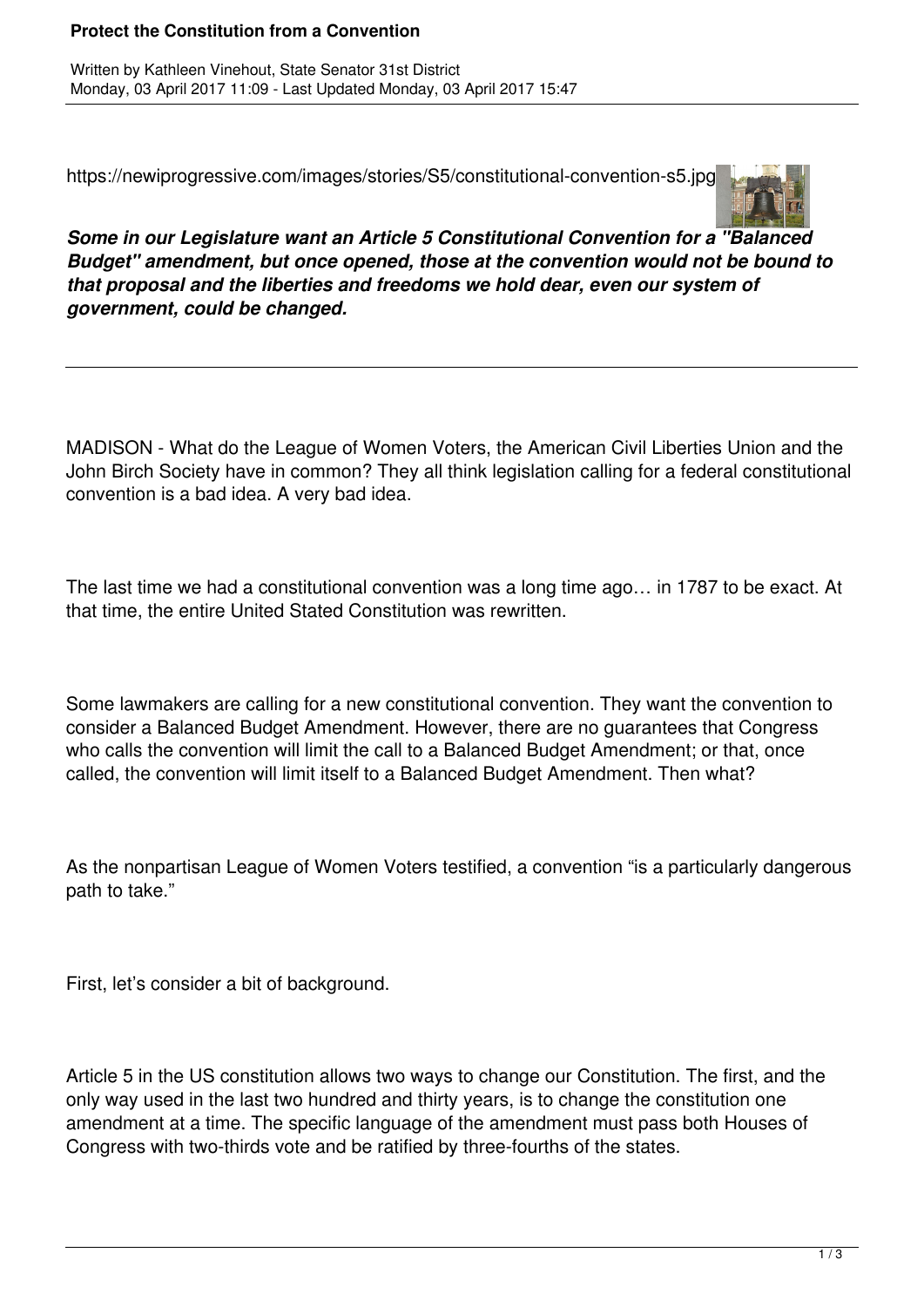## **Protect the Constitution from a Convention**

The second way is for two-thirds of the states (34 states) to call for a convention to propose amendments. When the 34-state threshold is reached, Congress issues the convention call. Delegates are selected by states and those delegates decide on rules governing the convention.

About four years ago lawmakers belonging to the American Legislative Exchange Council (ALEC) began meeting to discuss how to bring states together for a constitutional convention. Groups supporting the idea targeted 11 states including Wisconsin and Kentucky who are now taking up the issue. If both adopt the proposal, they would be the 30th and 31st states of the required 34.

Last week after a hearing lasting almost eight hours during which dozens of people opposed the idea, our Senate Committee voted to call a convention. My colleague Senator Risser and I were the only "no" votes.

Before the hearing I did some research. Much of what I learned about an Article 5 convention comes from the Congressional Research Service.

Once called, the convention and its delegates write the rules of the convention. They can write any rules upon which they can agree. They can take up any action upon which they can agree. More unsettling, as re-writers of the Constitution, the delegates become the sovereign power of the land. In its analysis, the Congressional Research Service, referred to the doctrine of "constitutional sovereignty" quoting Cyril Brickfield who in 1957 wrote, "… the convention is possessed of sovereign powers and therefore is supreme to all other Government branches or agencies."

In short, the liberties and freedoms we hold dear, those values that make us uniquely American, even our system of government, could be changed.

Perhaps this is why the conservative John Birch Society (JBS) and the American Civil Liberties Union (ACLU) both opposed the bill. Larry Greenley of JBS reminded our committee the last constitutional convention in 1787 not only completely rewrote the Constitution, they also